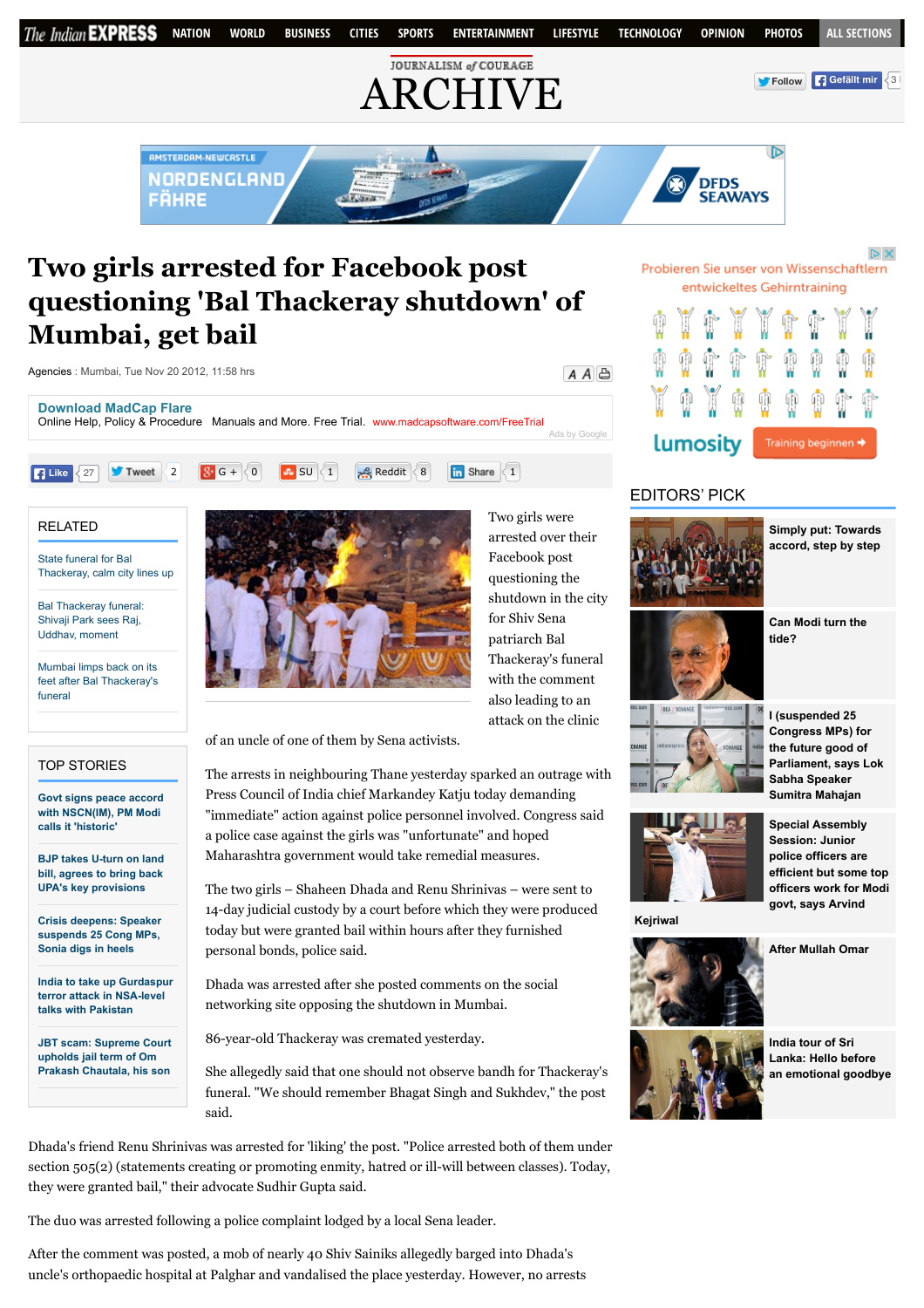were made in connection with the attack.

In an e-mail to the Maharashtra Chief Minister Prithviraj Chavan, Katju warned of "legal consequences" if he failed to take action against the police personnel concerned.

With the Aseem Trivedi episode apparently on the back of their mind, Maharashtra Police's IG(Law and Order) Deven Bharti said a probe has been ordered into whether the contents of the Facebook post constituted an offence and even if the offence was registered why were the arrests made.

... contd.



#### **FROM AROUND THE WEB**



**[Finally, Housing Recovers](http://www.thefinancialist.com/finally-housing-recovers/?utm_source=outbrain&utm_medium=cpc&utm_campaign=the_financialist_main_newer_content&utm_content=41225566&utm_term=5316898) TheFinancialist by Credit Suisse**



**[Top Six American Cars Worth Buying](http://fryerschat.com/top-six-american-cars-worth-buying-now/) Now**

**Cars & Sport Talks**



**[Portraits of Irish emigrants before](http://www.irishcentral.com/culture/entertainment/Portraits-of-Irish-immigrants-before-and-after-leaving-PHOTOS.html) and after leaving (PHOTOS) IrishCentral**



**[8 Of Kim Jong-un's Most Ridiculous](http://myfirstclasslife.com/8-of-kim-jong-uns-most-ridiculous-splurges/?utm_source=ob-00d4039beac0f3fb85d7af215bcd0ff942&utm_medium=outbrain&utm_campaign=na) Splurges My 1st Class Life**



**[Flocking Back to Europe](http://www.thefinancialist.com/flocking-back-to-europe/?utm_source=outbrain&utm_medium=cpc&utm_campaign=the_financialist_main_newer_content&utm_content=42051068&utm_term=5316898) TheFinancialist by Credit Suisse**

**[How much did our Irish emigrant](http://www.irishcentral.com/roots/ancestry/How-much-did-our-Irish-emigrant-ancestors-have-to-give-up-to-get-ahead-PHOTOS.html) ancestors have to give up to get**

**ahead? (PHOTOS) IrishCentral**



**[And So It Began](http://plarium.com/en/strategy-games/sparta-war-of-empires/?plid=67283&pxl=outbrain&publisherid=SP_EN_ROW_New_Pool_Test)… Sparta: War of Empires Sparta**



**China's Selloff[: Opportunity or No-Go](https://www.thefinancialist.com/chinas-selloff-opportunity-or-no-go-zone/?utm_source=outbrain&utm_medium=cpc&utm_campaign=the_financialist_main_newer_content&utm_content=41995125&utm_term=5316898) Zone?**

**TheFinancialist by Credit Suisse**



**[Where are the most Irish cities and](http://www.irishcentral.com/roots/genealogy/Where-are-the-most-Irish-parts-of-the-USA.html) towns in the USA? IrishCentral**

[Recommended by](http://archive.indianexpress.com/news/two-girls-arrested-for-facebook-post-questioning-bal-thackeray-shutdown-of-mumbai-get-bail/1033177#) **Outbrain** 



[Shopping Online](http://www.shoppinglevel.co.uk/)



## **YOU MIGHT ALSO LIKE**



**[8 Of Kim Jong-un's Most Ridiculous](http://myfirstclasslife.com/8-of-kim-jong-uns-most-ridiculous-splurges/?utm_source=ob-00d4039beac0f3fb85d7af215bcd0ff942&utm_medium=outbrain&utm_campaign=na) Splurges My 1st Class Life**



[Recommended by](http://archive.indianexpress.com/news/two-girls-arrested-for-facebook-post-questioning-bal-thackeray-shutdown-of-mumbai-get-bail/1033177#) **Quibrain** 

Tags: [Bal Thackeray Facebook post](http://archive.indianexpress.com/gsearch.php?q=Bal%20Thackeray%20Facebook%20post) [Mumbai girls arrested](http://archive.indianexpress.com/gsearch.php?q=%20Mumbai%20girls%20arrested) [Mumbai shutdown](http://archive.indianexpress.com/gsearch.php?q=%20Mumbai%20shutdown) [Shaheen Dhada](http://archive.indianexpress.com/gsearch.php?q=%20Shaheen%20Dhada) [Renu Shrinivas facebook](http://archive.indianexpress.com/gsearch.php?q=%20Renu%20Shrinivas%20facebook) [nation news](http://archive.indianexpress.com/gsearch.php?q=%20nation%20news)